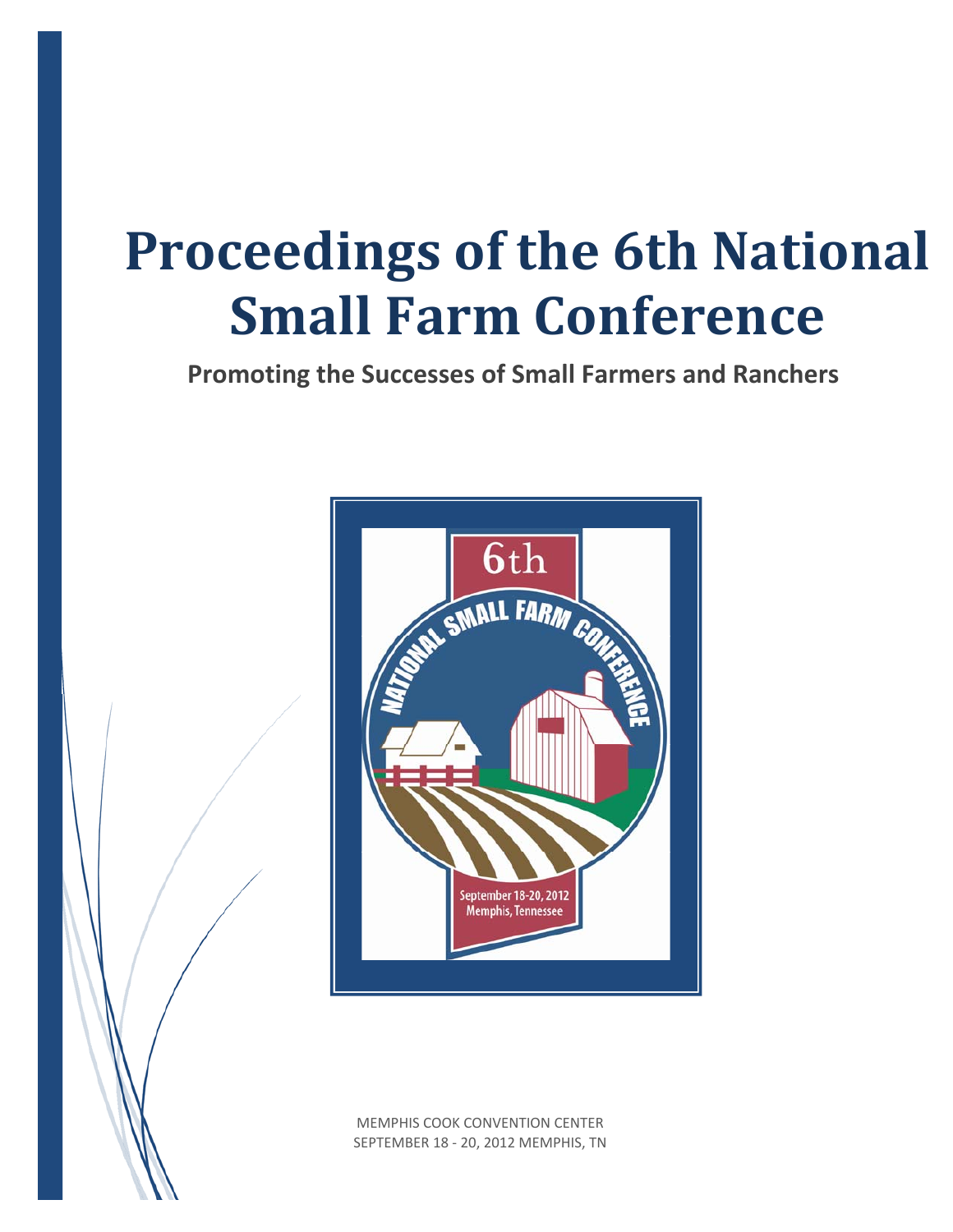industrial advantages and have desirable socio-political virtues. And bamboos can do this while providing a soothing and evergreen beauty.

# **Session 2 G**

**Track/Session: Marketing Opportunities/Collaborative Efforts**

**Exploring Efficiencies in the Merger of the New Generation Growth Cooperative and Farmers' Market to Enhance Vibrant Rural Economies and National Food Security**

*Emmanuel I.S. Ajuzie, Lincoln University, Jefferson City, MO* 

## **Exploring Efficiencies in the Merger of the New Generation Growth Cooperative and Farmers' Market to Enhance Vibrant Rural Economies and National Food Security**

#### **Emmanuel I.S. Ajuzie,**

#### **Lincoln University, Jefferson City, MO**

#### **Introduction**

Many university educators, Extension specialists, and others have supported all the niche marketing strategies for helping fruits and vegetables producers and farmers in general to sell their produce at a profit. These strategies include: farmers markets, road-side-stands, pick-your-own operations, and community supported agriculture (CSA). Through the USDA Agricultural Marketing Service's Farmers Market Promotion Program, the farmers' market niche has mushroomed all over the nation and has become the main channel for producers to sell directly to the final consumers, thus improving profit margins and avoiding the middleman.

However, as I travel around speaking with farmers, I find that there are many who would like to have additional markets where it would be faster for them to sell their produce, increase profit, and still have the time to participate in other life endeavors, such as taking care of their families and taking their kids to games. Because they have to be present in almost all the niche markets, they find it difficult to participate in these other activities. The limited acreage they have to operate allows them to produce small quantities of fruits and vegetables. Since this is hardly enough to sustain the family's financial needs, small farmers usually undertake off-farm jobs to supplement their family income requirements.

The question then is how do we help our small underserved and socially disadvantaged farmers increase their farm income, enjoy time with their families, and participate in other rewarding activities? Those who operate large farms do not have this dilemma because they have enough volume of fruits and vegetable, or whatever crop they grow, to fill big refrigerated trucks and ship long distances to sell at reasonable profits. They are freed from additional sales responsibilities to focus on growing their produce or indulging in these other additional family activities.

#### **Which Market Is More Efficient?**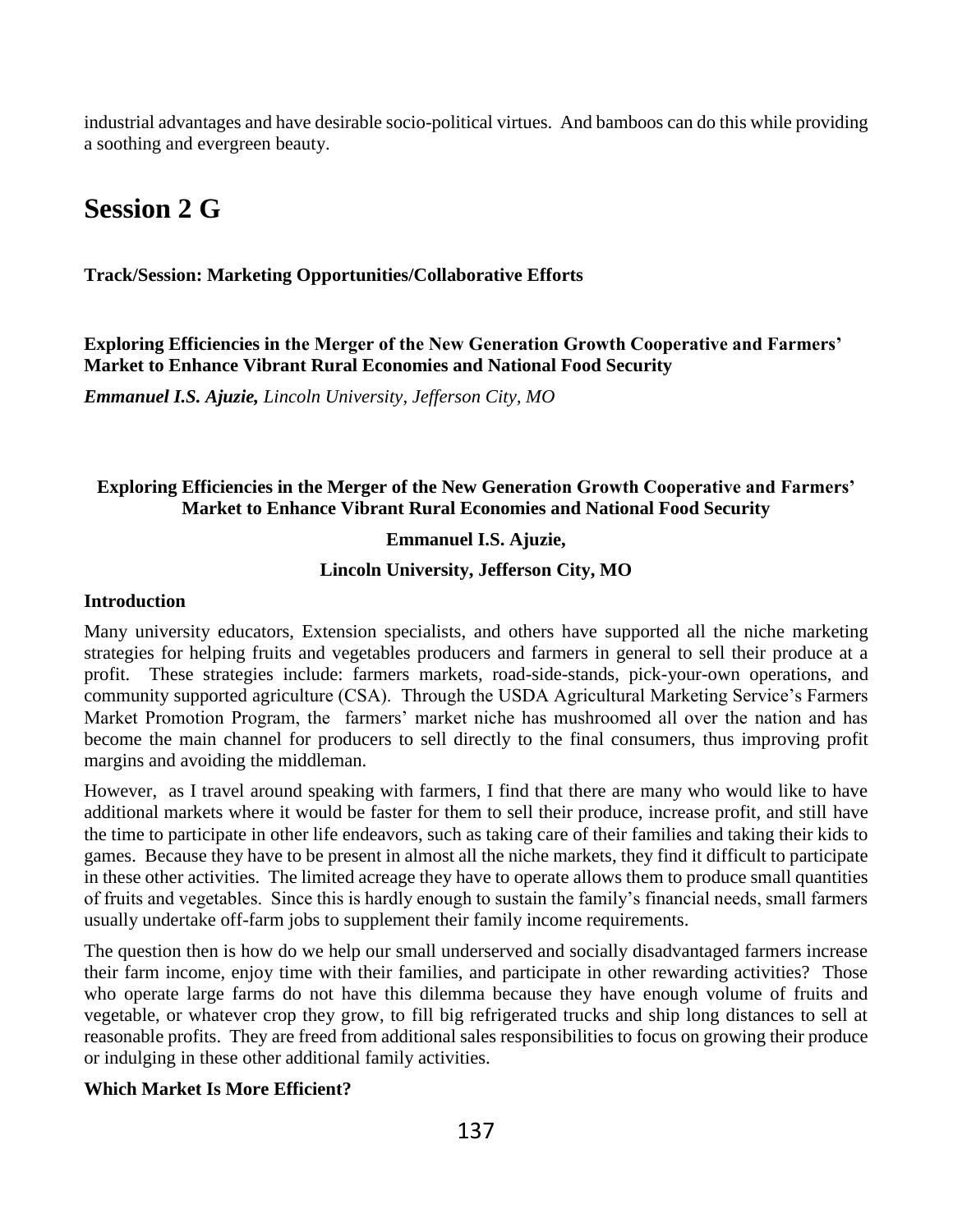From the title of the presentation, it is assumed that there are efficient market issues involved. Markets are efficient mechanisms for distributing resources. In order for this to take place, certain conditions must be met. Information must be widely available, property rights of individuals must be protected, contracts between persons and/or entities must be enforced, there must be very limited or no spillover effect from other actors, and there must be competition (Stone, 2008). If we take information as our example, we can easily see that the market for larger producers tends to be more efficient than the niche markets. Prices offered in the larger markets are quoted at different boards of trade, such as Chicago, meaning that people can easily find the prices for their produce before they ship them for sale. That would encourage the determination of the quantity to ship and how often to ship if the producer can control some factors involved in fruit and vegetable production, such as the perishable nature of produce.

Prices in niche markets are not determined similarly. Producers and consumers usually haggle for prices. The quality and appearance of the produce tend to determine the selling price. The number of persons in the niche market selling similar produce also determines prices paid. Examined from the price information requirement of efficient market, we can say that the markets open to larger producers tend to be more efficient than niche markets.

## **Opportunity Cost**

Another factor that tends to impact efficiency, which is not mentioned above, is opportunity cost. It is the alternative benefit foregone as one undertakes an activity. For example, when one goes to sell at a farmers' market and stays there for approximately 4 hours, the alternative activity he/she could have undertaken is the opportunity cost. If, for example, he/she were to work for those 4 hours and earn an income, that income is the opportunity cost. It is the income forgone as one sells at either the farmers' market, roadside stand, or any of the niche markets. The higher the opportunity cost is, the less incentive there is to continue the current activity unless it has the potential of increasing future income, such as acquiring college education. There is therefore greater opportunity to be more profitable in wider marketplaces than in niche markets (Ajuzie and Swartz, 2012).

Based on the two scenarios, price information and opportunity cost, we can conclude that niche markets are more inefficient than larger marketplaces. However, this type of conclusion does not take into account the fact that small farmers sometimes sell at higher prices in these niche markets. The down side is that they may not sell as much as they would in the wider market place. There is also personal interaction to consider. Some see the farmers' market as a place to get together and mingle with friends and wellwishers, a situation that can add to the wellbeing of individuals.

## **Merging a More Efficient Market with Farmers Market**

Can any good come out of the merger of the farmers' market with the more efficient marketplace? The answer to the question should be positive if we can find a way to help small underserved limited resource farmers gain access to the more efficient wider marketplace. In order for this to occur, small farmers must gain market power whereby they would have enough volume of produce to penetrate the larger marketplace. This could be done by creating marketing cooperatives for these farmers. This is a situation where small, limited-resource farmers produce fruits and vegetables and market them jointly.

Many of these cooperatives have been successfully formed in the past. They lasted for 10 years on the average and discontinued existence. In 1999, Lincoln University Cooperative Extension helped to start one for its clientele. Although the cooperative did very well, by 2005, it ceased to operate due to reasons that plague such organizations. The two most important reasons were: 1) the distribution of revenue from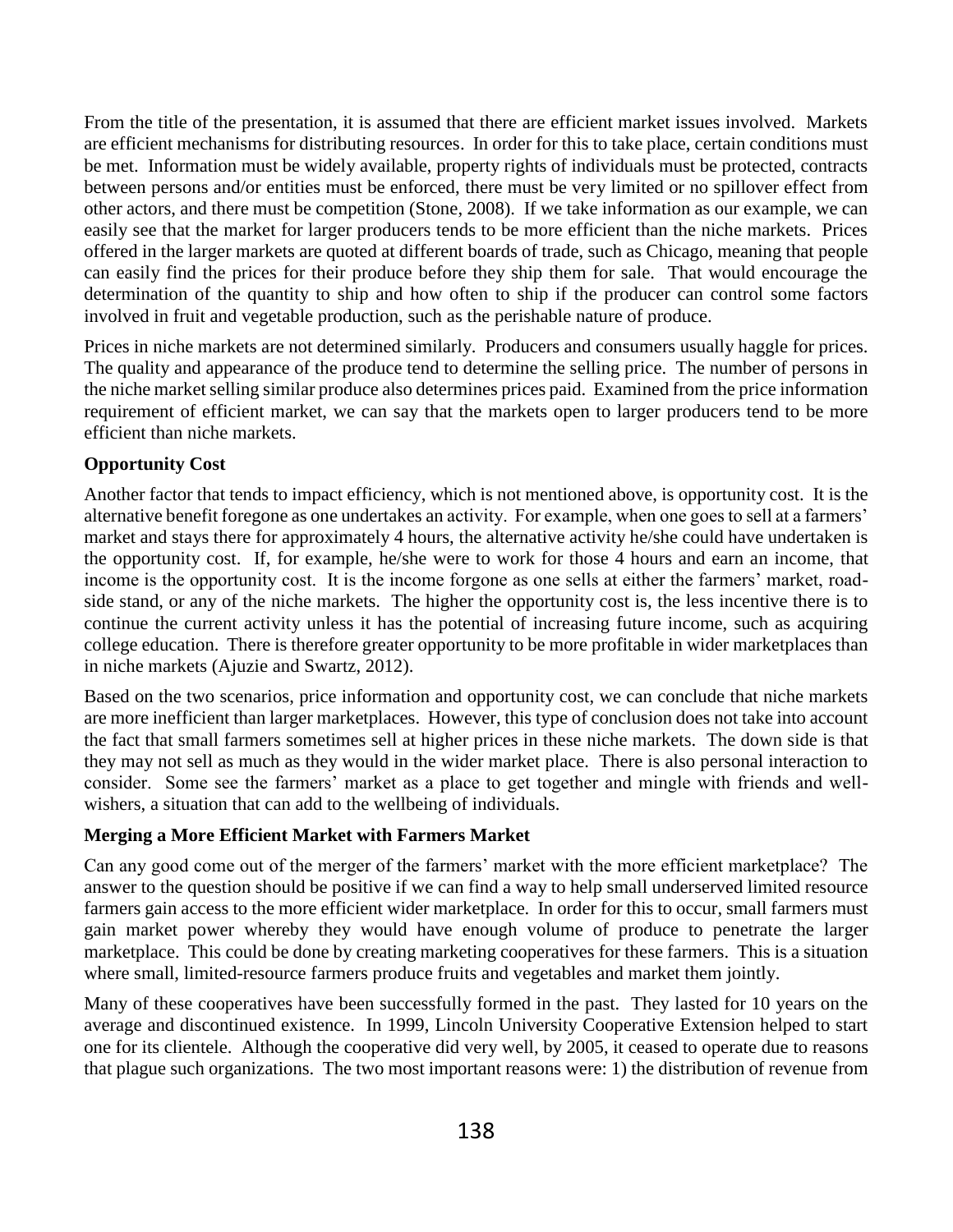sales and 2) the lack of adequate management. Because of how well the cooperative did before its dissolution, there was a need to start another one.

In 2010, a cooperative with an umbrella name of New Generation Growth Cooperative (NGGC) was incorporated with the State of Missouri. It was developed by the Agricultural Economics and Marketing Program of Lincoln University of Missouri. Its focus is on organizational perpetuity and longevity, which were lacking in earlier small farmers' cooperatives. Again, it provides the opportunity for small farmers to produce and collectively market for increases in income and profits on few acres of land. Larger marketplaces are contracted to buy from these cooperatives and, like large producers, these buyers take big refrigerated trucks to pick up produce from distribution centers where small farmers collect or pool their fruits and vegetables for shipment. Because of this marketing arrangement and its income generating potential, these small farmers have the incentive to produce more within a given acreage and also expand their operation. These lead to the attraction of new members to the cooperative in record numbers.

NGGC members will still sell their fresh produce in farmers markets. This is quality produce which, because of its bent shape and larger size, does not gain easy acceptance by big merchandize stores. The larger marketplaces are very particular about the specification of the produce they buy. Because of the increase in the quantity of produce grown, there is also bound to be significant increase in the produce that fail to meet specification but are still good quality. It means that there will be substantial increase in the quantity of produce that is taken and sold at farmers' markets.

In recent years, national emphasis has been placed on food security. Defined narrowly, food security refers to the situation when all people at all times have both physical and economic access to sufficient safe and nutritious food that "meets their dietary needs for an active and healthy life". In this age of uncertainties, it also refers to the ability of communities to provide and feed their citizens with healthy locally grown food. The vastly enhanced profitability of NGGC draws many small farmers to it and increases the volume of produce sold at farmers' markets. With a statewide focus of this program, the food security concerns of the State of Missouri will be met with time. More economic opportunities will be generated through entrepreneurial offshoot activities to be created throughout our rural communities. Small farmers will have the opportunity to increase their farm income and quality of life, leading to vibrant communities. The model is transferable to other institutions nation-wide.

#### **Conclusion**

There is a misplaced belief that marketing cooperatives will hinder the growth of farmers' markets as the main niche for marketing fruits and vegetables by small producers. We have dismissed that fear by showing that, instead of being in competition with one another; the growth of farmers' markets is indeed enhanced by the existence of strong fruit and vegetable marketing cooperatives. The efficiencies in the larger marketplaces through which marketing cooperatives operate create the opportunity for small farmers to make more profit and produce more fruits and vegetables. The increase in production leads to greater quantities of fruits and vegetables that fail to meet larger marketplace specifications for merchandizing. Given that they are still good quality fruits and vegetables, they are taken to farmers' markets where they increase the quantity sold.

Meeting the food security requirements of the U.S. would take more than producing for farmers' markets. Despite the rate at which farmers' markets are growing, consumers still go in droves to our large grocery stores to buy fruits and vegetables. To verify this, all one needs to do is go into stores, such as Wal Mart, and watch carts loaded with food items. Most of these fruits and vegetables come from places outside the United States. Food safety means finding ways to flood these grocery stores with our locally grown healthy fruits and vegetables. This investigation shows that the harmonious collaboration between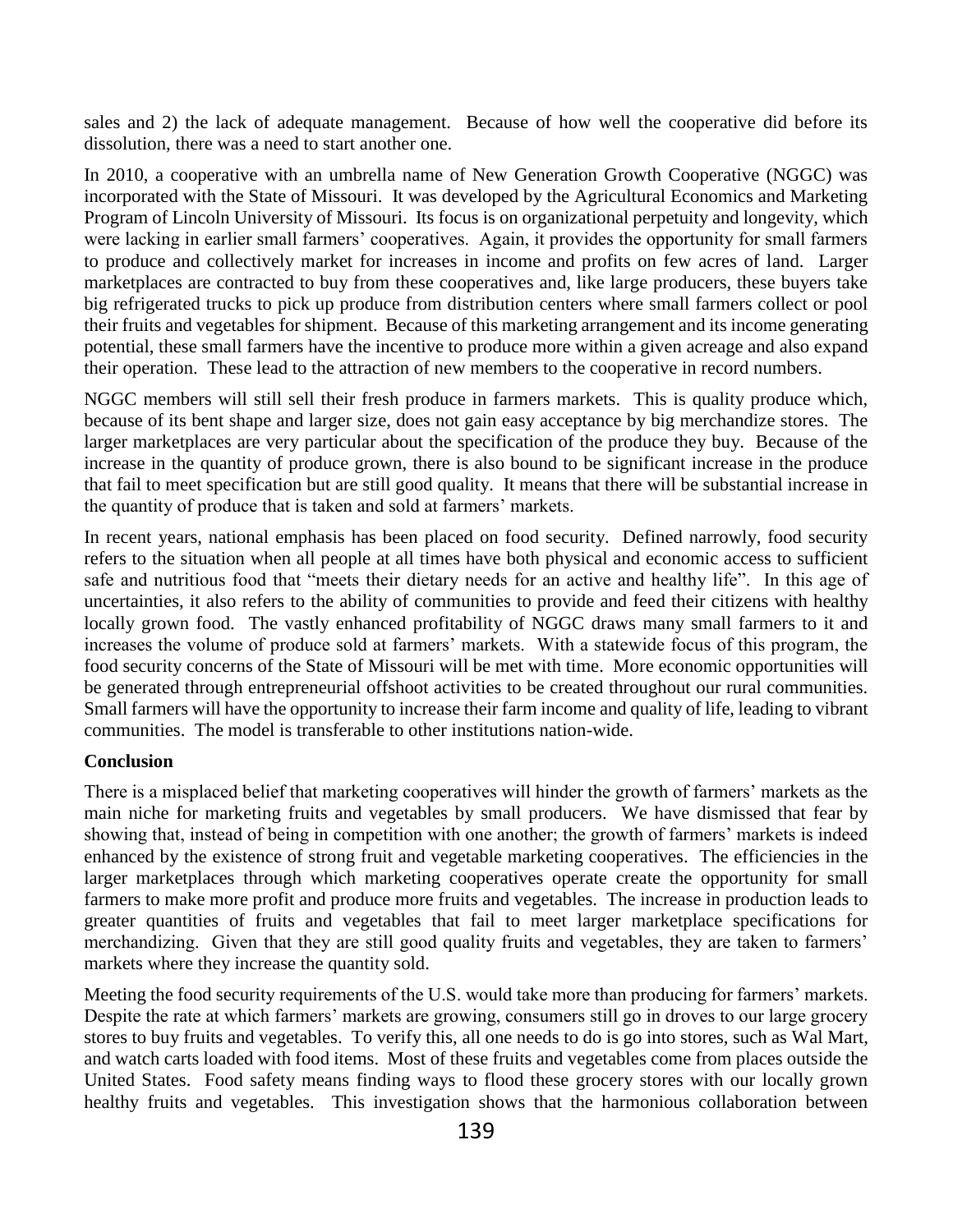farmers' markets and marketing cooperatives promises to be a creative vehicle that would help us to meet the food safety need of satisfactorily feeding our people with nutritious locally grown fruits and vegetables to meet their dietary needs.

Reference

Ajuzie, Emmanuel I.S. and Helen Swartz. (2012). "Economics and Marketing of Lamb and Wool: The Case of Missouri" *The Banner Sheep Magazine,* 34(9):196-198

Stone, Gerald W., *Core Economics* New York, NY: Worth Publishers, 14 Madison Avenue, New York, NY 2008.

# Session 2 H

**Track/Session: Outreach to Underserved Communities/New and Beginning Farmers Part II**

**Using Business Plans to Empower Women Who Manage Horticultural Businesses in New Jersey and Turkey** 

*Burhan Özkan, Akdeniz University, Antalya, Turkey, and Robin G. Brumfield, Jenny Carleo, Stephen J. Komar, April Lippet-Faczak, Jennifer Matthews, Meredith Melendez, Robert Mickel, Barbara O'Neill, and Nicholas Polanin, Rutgers, the State University of New Jersey, New Brunswick, NJ* 

**Using Business Plans to Empower Women Who Manage Horticultural Businesses in New Jersey and Turkey** 

## **Burhan Özkan**

## **Akdeniz University, Antalya, Turkey**

**and**

**Robin G. Brumfield, Jenny Carleo, Stephen J. Komar, April Lippet-Faczak, Jennifer Matthews, Meredith Melendez, Robert Mickel, Barbara O'Neill, and Nicholas Polanin**

## **Rutgers, the State University of New Jersey, New Brunswick, NJ**

#### **Annie's Project in New Jersey, USA**

Twenty-two percent of New Jersey's 10,327 farms have a female principal operator as compared to 14 percent nationally (National Agricultural Statistics Service, 2010). As the number of women farmers in the United States continues to grow, Annie's Project successfully provides a comprehensive educational program and support network for women farmers by focusing on farm and family financial management, legal aspects of farming, marketing, managing human resources, and production planning.